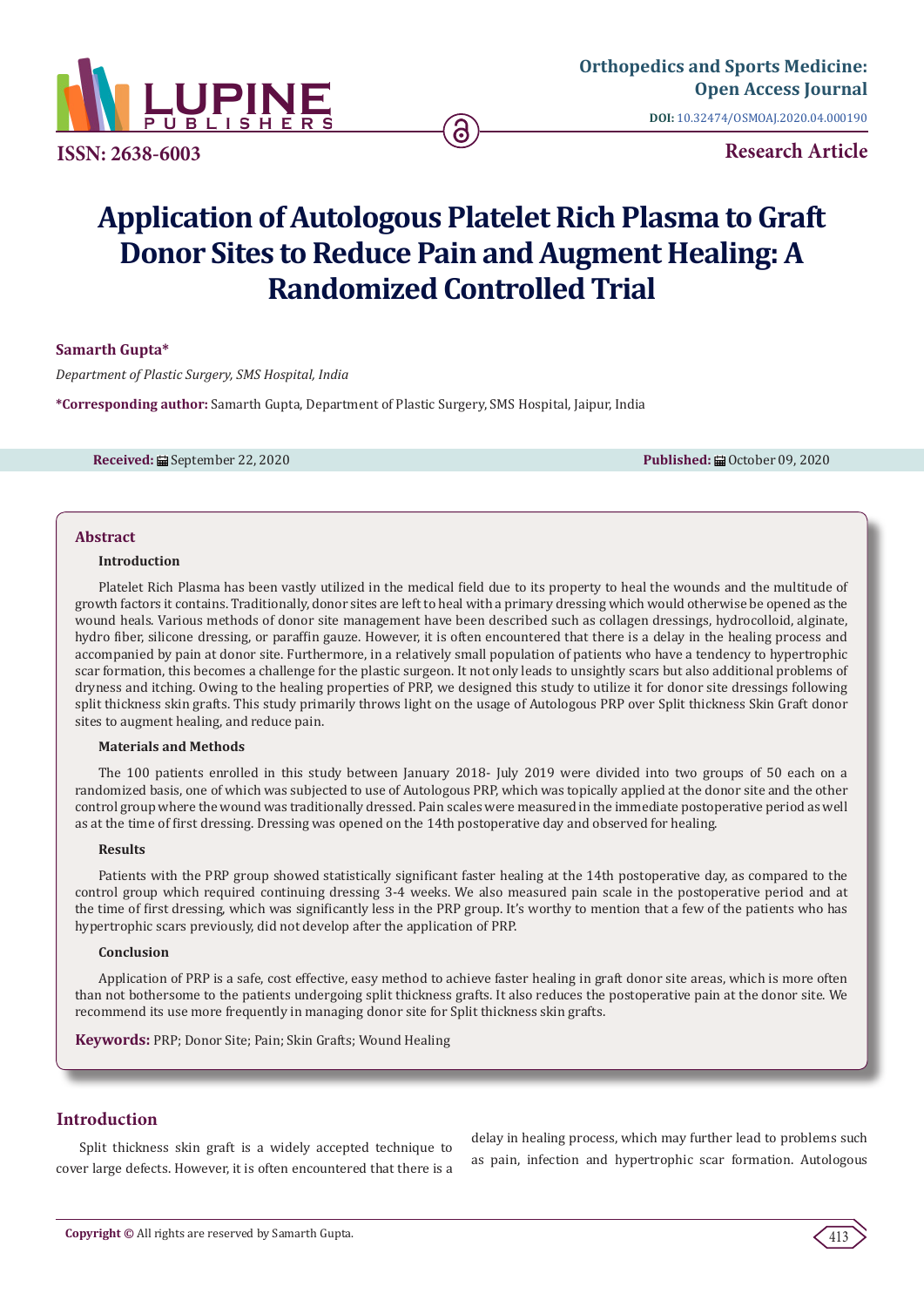PRP has been used in various treatment modalities in the field of plastic surgery for its healing, adhesive and hemostatic properties owing to the growth factors that are released. Platelet-rich plasma (PRP) is an autologous product that concentrates a large number of platelets in a small volume of plasma [1]. PRP also provides an immediate surgical hemostatic agent that is biocompatible, safe, and effective. The platelet comprises granules which are released when PRP is applied to the surface. These granules have properties which:

- Accelerates endothelial, epithelial, and epidermal regeneration
- Stimulates angiogenesis
- Enhances collagen synthesis
- Promotes soft tissue healing
- Decreases dermal scarring
- Enhances the hemostatic response to injury

Another concern about PRP is its method of preparation. Although a lot has been written about methods of preparing PRP, there is still confusion over terminology to classify and describe the different variations of platelet concentrations. There are several ready to use commercial devices available, which make preparation of PRP simple and easy. However, they add to the costs of treatment. They are usually able to achieve a concentration of 2-5 times above baseline. Higher Platelet count above this has not shown to cause any additional benefits contrary to the assumptions; in fact concentration of PRP above 2.5 has been shown to be detrimental[4]. Marx proposed that platelet count of 10 lakh/ml in 5 mL of PRP, as a working definition of PRP, based on the scientific proof of bone and soft tissue healing enhancement [13].Rughetti et al.[14] found that the stimulation for proliferation of endothelial cells peak at  $1.25 \times 106$  and angiogenesis at  $1.5 \times 106$  platelets/ mL, respectively. This signifies the fact that a PRP platelet count 1 million/mL has become the working definition for therapeutic PRP. We have our own institutional method of preparing PRP which has been rectified by our labs to achieve a high platelet concentration.

In view of the properties of PRP, we have theorized its use to be expanded in donor site dressings which has been a point of concern for a long time for both patients and treating physicians. In this study we have demonstrated how application of PRP aids in donor site healing. We have also shown that it reduces pain in the immediate postoperative period. The application of autologous Platelet-Rich Plasma (PRP) to STSG application sites has been recently described and theorized to help in faster healing and treatment of hypertrophic scars.

## **Materials and Methods**

The study was performed in the Department of Plastic, Reconstructive and Burns Surgery, SMS Hospital, Jaipur between 2018-2020. We obtained a sample size of 100 using our institutional software to make the study statistically significant in view of the previous studies involving use of PRP for various treatments. The 100 patients taken into the study with written and informed consent were randomly divided into two groups of 50 each in cases and controls. Sealed envelopes containing a number indicative of the group assignment (even number = Cases, uneven = Controls) were used to randomly allocate patients into two groups in the operation theatre. 100 envelopes were prepared in this manner and the patients were blinded to the treatment. All the patients gave consent to be a part of this trial as well.The patients in the cases group were subjected to use of PRP at the donor site followed by the standard paraffin gauze dressing. In the patients of the control group, the donor site was managed simply by paraffin gauze dressing without the use of PRP.Intraoperatively, fentanyl in a dose of 1ug/kg was given as a pain medication and postoperatively no pain medication was administered until the patient complained of pain. If he did complain of pain a rescue drug Inj. Diclofenac in a dose 1mg/kg was given. All patients with wounds that required split thickness skin grafting were included in the study. To be a part of the study the patient had to fulfill the following inclusion criteria

## **Inclusion Criteria**

- All patients which required harvesting of split thickness skin graft
- S. Albumin above 2.5 g/dl

The following patients were excluded from the study

#### **Exclusion Criteria**

- Active Infection
- Age >70 years
- Pus, discharge
- Immunocompromised patients
- Exposed ligaments/ bone/cartilage

Underlying Comorbidities uncontrolled hypertension, uncontrolled diabetes and renal disorders

- Uncooperative Patients
- Drug Abuse

#### **Our Method of Preparing Prp**

- Patients venous sample was taken
- Blood Collected in 10 ml ACD vials

The vials were spun for 5 mins at 1500 rpm (Soft Spin) after which the supernatant was spun at 3500 rpm (Hard Spin) for 15 mins.

PRP is spread as a thin film over the area using a syringe with a 24 gauge needle

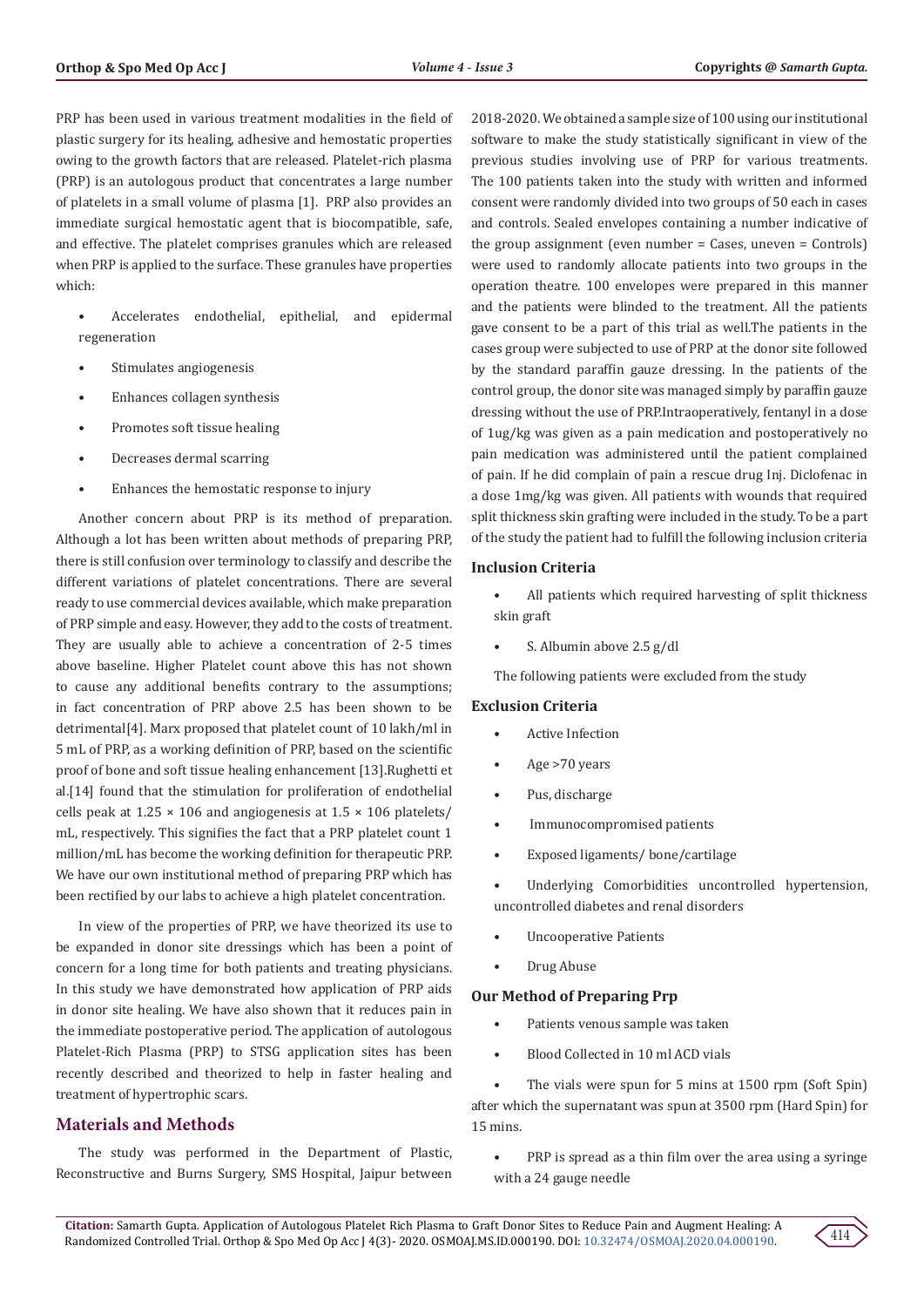• 5 ml for 100 square cm was used.

## **Post-Operative Care**

Dressing was opened on the 14th Postoperative day to assess for healing and pain by an independent observer thereby masking the treatment allocation. The wound was said to heal well if on inspection there was complete epithelization of the donor site characterised by healthy pink tissue, there was no residual raw area or any signs of infection.

Next follow up was done on the 21st day.

#### **Primary Outcome**

- Donor site healing on 14th post-operative day
- Pain scale in the postoperative period at 6,10 and 16 hours and on the 14th day at the time of dressing.
- A paired T test was used as a tool to assess the test of significance.
- All patients adhered to follow up protocols as designed in our study.

## **Results**

#### **Healing on 14th Day**

The wound healing was assessed by an independent observer at the time of the first dressing. The wound was said to heal well if on inspection there was complete epithelization of the donor site characterised by healthy pink tissue, there was no residual raw area or any signs of infection. 48 out of 50 patients had good wound healing on the 14th post operative day. In other two patients we required more dressings. The first of these was a 60 year old male with no other comorbidities who underwent grafting for post

traumatic ulcer on foot. The other patient was a 55 year old male with traumatic ulcer over knee. In both these patients we required 3 additional dressings before the wound completely healed. (Table 1) shows the wound healing in both cases and controls on the day 14th post operatively. A paired T Test was applied to assess this where in a p value of <0.005 was obtained. It was observed that the patients in the PRP group had significantly higher fasted wound healing rates as compared to the controlled group.

**Table 1:** Wound healing in cases and controls

|          | <b>Wound Healed well</b><br>Needed more dressings |  |
|----------|---------------------------------------------------|--|
| Cases    | 48                                                |  |
| Controls |                                                   |  |

#### **Assessment of Pain Control**

Pain at the donor site was measured at 6, 10, 16 hours post operatively by the use of VAS Scales. Further, pain was also measured at the time of first dressing. (Table 2) depicts the Mean VAS Scores at the defined intervals. Paired T test was used to define the test of significance and It was observed that the Mean VAS Score was significantly lower with a p value <0.05 at 6 hours in the Cases group. At 10hours and 16 hours the VAS Scores were similar. The Pain scores were also significantly less at the time of first dressing with a p value <0.045. (Table 2) and (Figure 2)depict Mean VAS Scores in two groups. (Figure 1) depicts pain and healing on the day of first dressing.

#### **Table 2:** Mean VAS Scores in two groups.

|          | <b>Mean VAS</b><br>Scores at<br>6 hours | <b>Mean VAS</b><br>Scores at 10<br>hours | <b>Mean VAS</b><br>Scores at<br>16 hours | <b>Mean Pain</b><br>Scores at<br>first dressing |
|----------|-----------------------------------------|------------------------------------------|------------------------------------------|-------------------------------------------------|
| Cases    |                                         |                                          |                                          |                                                 |
| Controls |                                         |                                          |                                          | n                                               |





415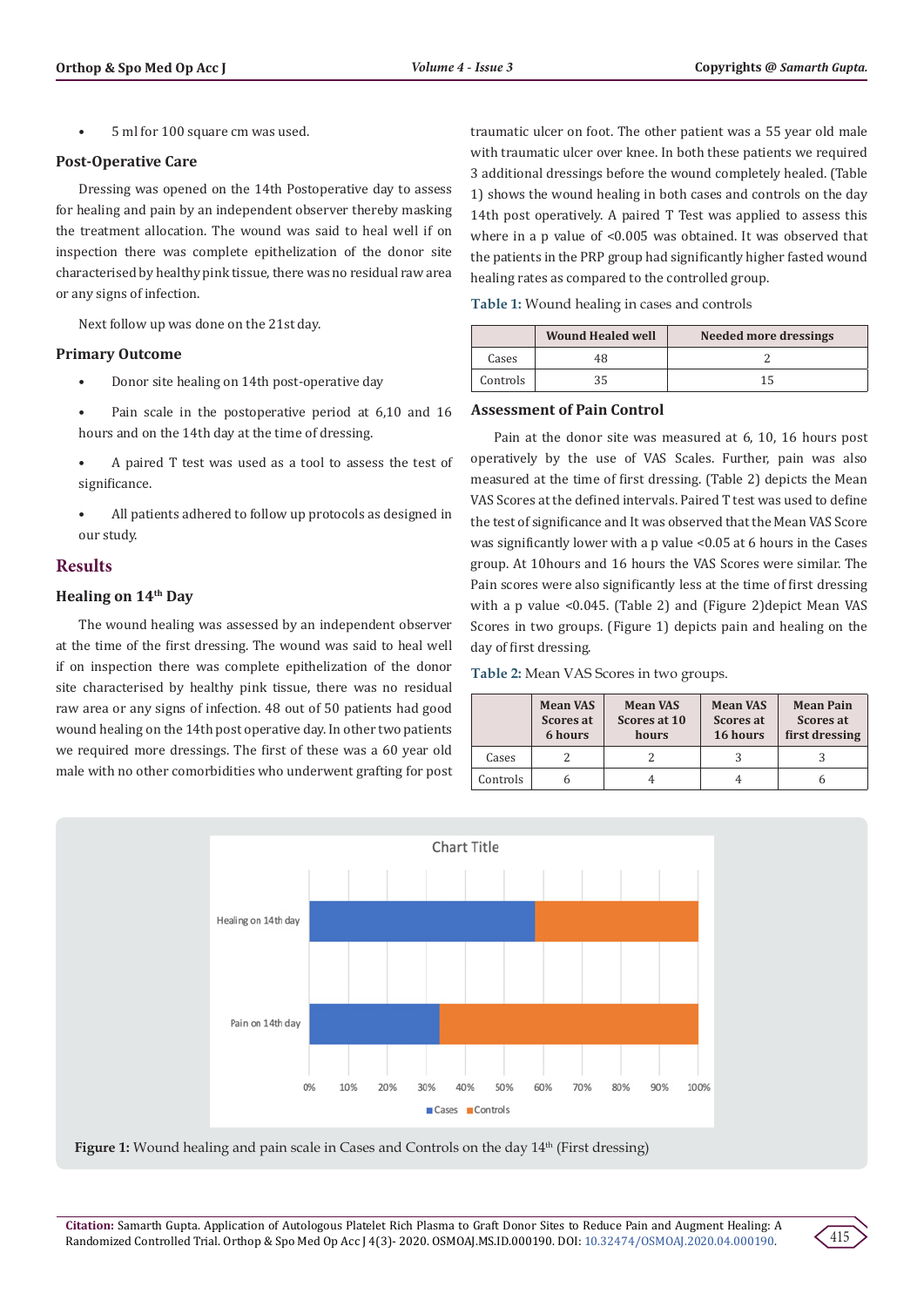

Figure 2: Pre and postoperative pictures of donor site areas.



Figure 3: Pre and postoperative pictures of donor site areas.

## **Cost of PRP**

The overall running cost of PRP is only \$2-3 depending upon the number of 8 ml ACD vials being used. In contrast to other dressings such as negative pressure wound therapy, collagen or hydrofiber for which the patient may have to bear a cost running into hundreds of dollars.

# **Observation in Patients with a history of Hypertrophic Scar**

5 of our patients in the PRP group had hypertrophic Scars in previously grafted donor sites. All of them had undergone skin grafting at least a year back. These patients were followed for 1 year and we observed that these patients did not develop hypertrophic scars in the follow-up. 3 patients in the control group who were found to have hypertrophic scar at previously grafted donor sites developed hypertrophy in the donor sire at 1 year follow up. (Figure 4,5)showreduced hypertrophy in one of the patients.



**Figure 4:** Hypertrophic Scar in a patient prior to being taken for surgery.



**Figure 5:** Reduced Hypertrophy in the same patient who underwent PRP application at donor site.

## **Discussion**

PRP is defined as a biological product derived from patients own blood with the concentration of platelets above the baseline [2]. PRP has been known to have many benefits which help early vascularisation by delivering these growth factors and increasing collagen synthesis. There are other benefits like reduced hematoma, infection, and cost. Donor site care with dressing material should provide optimum healing, be cost effective and should prevent complications such as pain, infection, discomfort and scarring. It is often encountered that patients feel more pain at the donor site as compared to the recipient wound bed[3,4,5]. There have been a variety of dressings and devices that are available in the clinical practice. However, there is no single dressing that is devoid of complications or can address to all the necessary problems with